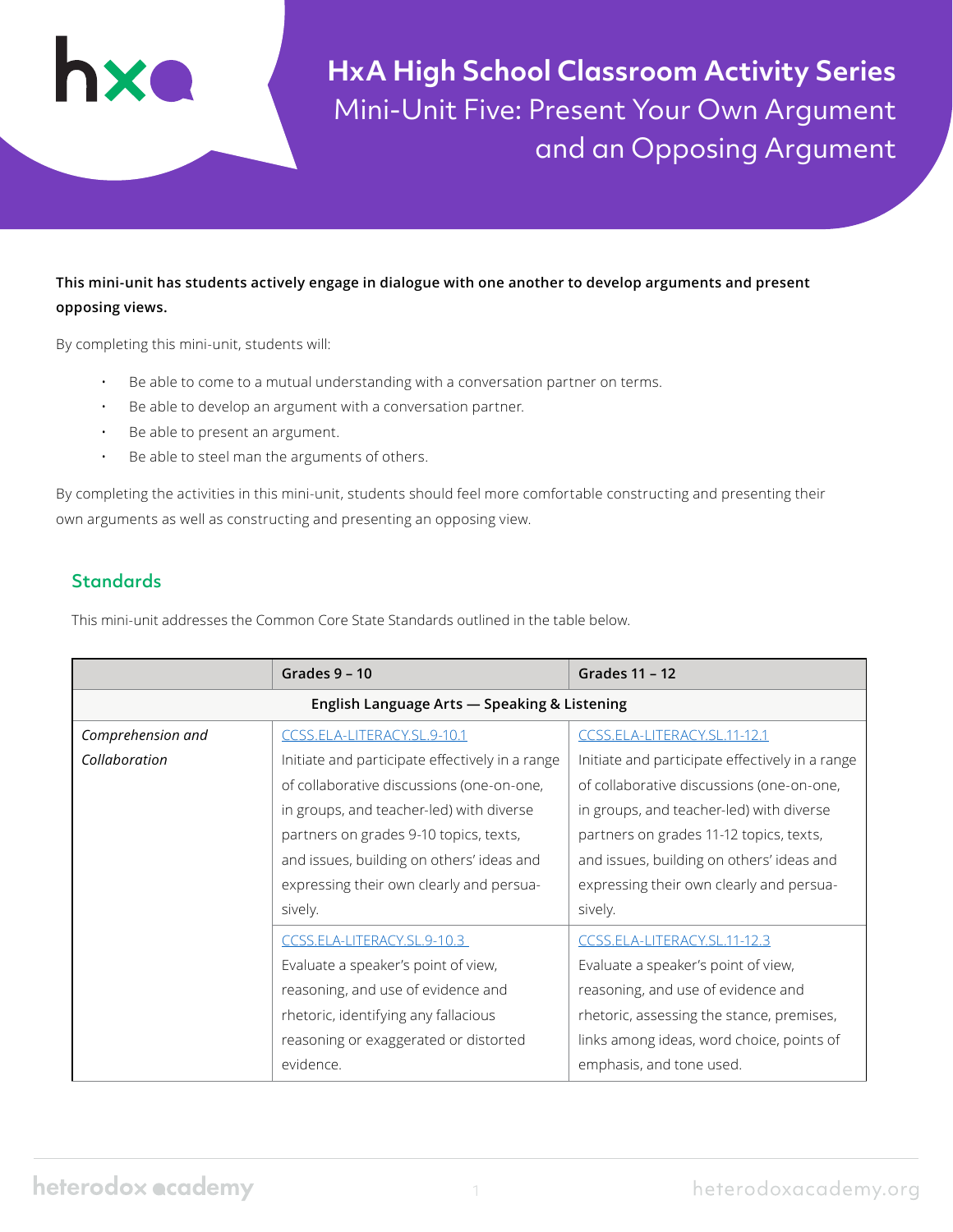# **HxA High School Classroom Activity Series: Mini-Unit Five**

| Presentation of Knowledge       | CCSS.ELA-LITERACY.SL.9-10.4                  | CCSS.ELA-LITERACY.SL.11-12.4                  |  |  |  |
|---------------------------------|----------------------------------------------|-----------------------------------------------|--|--|--|
| and Ideas                       | Present information, findings, and           | Present information, findings, and            |  |  |  |
|                                 | supporting evidence clearly, concisely, and  | supporting evidence, conveying a clear and    |  |  |  |
|                                 | logically such that listeners can follow the | distinct perspective, such that listeners can |  |  |  |
|                                 | line of reasoning and the organization,      | follow the line of reasoning, alternative or  |  |  |  |
|                                 | development, substance, and style are        | opposing perspectives are addressed, and      |  |  |  |
|                                 | appropriate to purpose, audience, and        | the organization, development, substance,     |  |  |  |
|                                 | task.                                        | and style are appropriate to purpose,         |  |  |  |
|                                 |                                              | audience, and a range of formal and           |  |  |  |
|                                 |                                              | informal tasks.                               |  |  |  |
| English Language Arts - Writing |                                              |                                               |  |  |  |
| Text Types and Purposes         | CSS.ELA-LITERACY.W.9-10.2                    | CCSS.ELA-LITERACY.W.11-12.2                   |  |  |  |
|                                 | Write informative/explanatory texts to       | Write informative/explanatory texts to        |  |  |  |
|                                 | examine and convey complex ideas,            | examine and convey complex ideas,             |  |  |  |
|                                 | concepts, and information clearly and        | concepts, and information clearly and         |  |  |  |
|                                 | accurately through the effective selection,  | accurately through the effective selection,   |  |  |  |
|                                 | organization, and analysis of content.       | organization, and analysis of content.        |  |  |  |

# Time

Plan to spend approximately 4 to 5 days (50 minutes per day) on this mini-unit.

| Day 1                        | Day 2                        | Day 3                        | Day 4                          |
|------------------------------|------------------------------|------------------------------|--------------------------------|
| Warm-Up Activity: "Meeting   | Warm-Up Activity: Ask        | Warm-Up Activity: Ask        | Warm-Up Activity: Ask          |
| the Enemy" (see below)       | students: Why is it          | students: Was it uncomfort-  | students: What was             |
| Teach the stages of analytic | important to come to terms   | able to listen to feedback   | easy about agreeing or         |
| reading                      | when engaging in dialogue?   | from your peers about your   | disagreeing with your          |
|                              | Activity 2 from "Classroom   | argument?                    | conversation partner's         |
| Activity 1 from "Classroom   | Activities: Applying the     | Activity 3 from "Classroom   | argument? What was             |
| Activities: Applying the     | Rules of Analytic Reading to | Activities: Applying the     | difficult?                     |
| Rules of Analytic Reading to | Dialogue"                    | Rules of Analytic Reading to | Activity: "All Minus One: Play |
| Dialogue"                    |                              | Dialogue"                    | the Devil's Advocate"          |